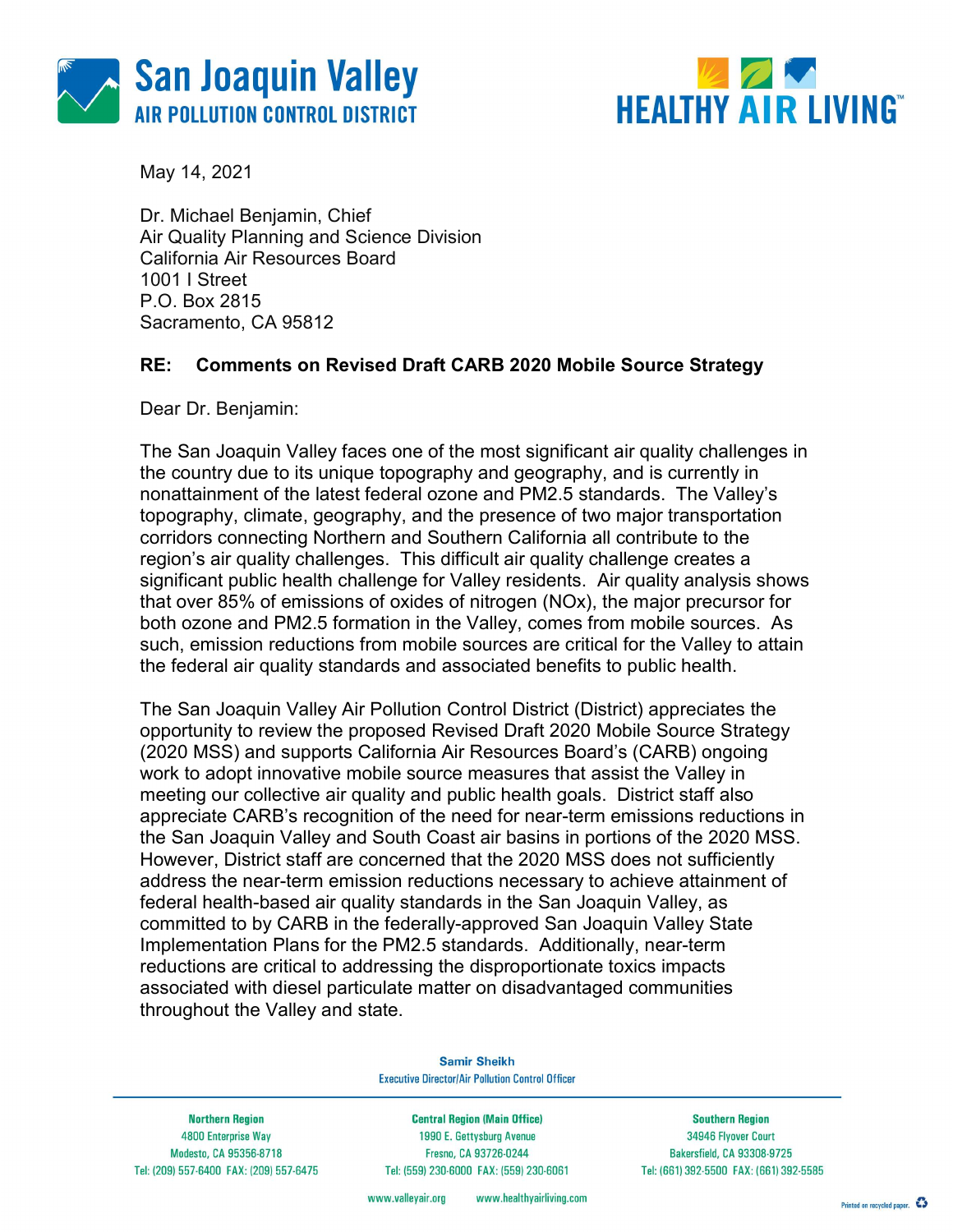The District thereby requests that CARB include additional evaluation and inclusion of measures in the 2020 MSS consistent with existing SIP commitments as needed to assist the Valley reach attainment of the health-based federal air quality standards by the applicable federally mandated deadlines, and in support of continued efforts to reduce diesel particulate matter to address air toxics impacts to California communities.

# Valley Residents Face Significant Health Impacts from Nonattainment of the Health-based Federal Air Quality Standards

 The health risks associated with exposure to PM2.5 have been linked to a variety of health issues, including aggravated asthma, increased respiratory symptoms (irritation of the airways, coughing, difficulty breathing), decreased lung function in children, development of chronic bronchitis, irregular heartbeat, non-fatal heart attacks, increased respiratory and cardiovascular hospitalizations, lung cancer, and premature death. Even short-term exposure of less than 24 hours can cause premature mortality, increased hospital admissions for heart or lung causes, acute and chronic bronchitis, asthma attacks, emergency room visits, respiratory symptoms, and restricted activity days.<sup>1</sup> Children, older adults, and individuals with heart or lung diseases are the most likely to be affected by PM2.5.

 In addition to the overall health impacts of PM2.5, diesel PM is a toxic air contaminant and CARB has estimated that about 70% of total known cancer risk related to air toxics in California is attributable to diesel PM. As heavy-duty truck emissions are a major contributor of diesel PM, residents and communities near mobile source emissions are disproportionately impacted, thereby affecting their health to an even greater extent. Mobile source emissions are also critical contributors to the Valley's ground level ozone, which also has a number of associated health problems such as difficulty breathing, inflammation and damage of the airways, aggravation of lung diseases, increased frequency of asthma attacks, and increased susceptibility to respiratory infections.

 As recent research indicates, there is a disproportionate health impact of PM2.5 exposure to people of color<sup>2</sup>, and the burden of mobile sources to the Valley contribute significantly to these health effects. The State's CalEnviroScreen<sup>3</sup> 3.0 tool indicates that a significant number of communities in the Valley are among the most disadvantaged in California for a number of indicators, including overall pollution burden, and diesel PM exposure (Figure 1). In fact, 20 of the top 30 most disadvantaged communities in California are within the San Joaquin Valley. As emissions from mobile sources contribute a significant portion to the overall pollution burden in these disadvantaged communities, achieving emissions

 $\overline{a}$ <sup>1</sup> "Inhalable Particulate Matter and Health (PM2.5 and PM10)." California Air Resources Board, 2020, [ww2.arb.ca.gov/resources/inhalable-particulate-matter-and-health](https://ww2.arb.ca.gov/resources/inhalable-particulate-matter-and-health).

 $^2$  "PM2.5 polluters disproportionately and systemically affect people of color in the United States" Tessum *et* al., Sci. Adv. 2021

<sup>3</sup> <https://oehha.ca.gov/calenviroscreen/report/calenviroscreen-30>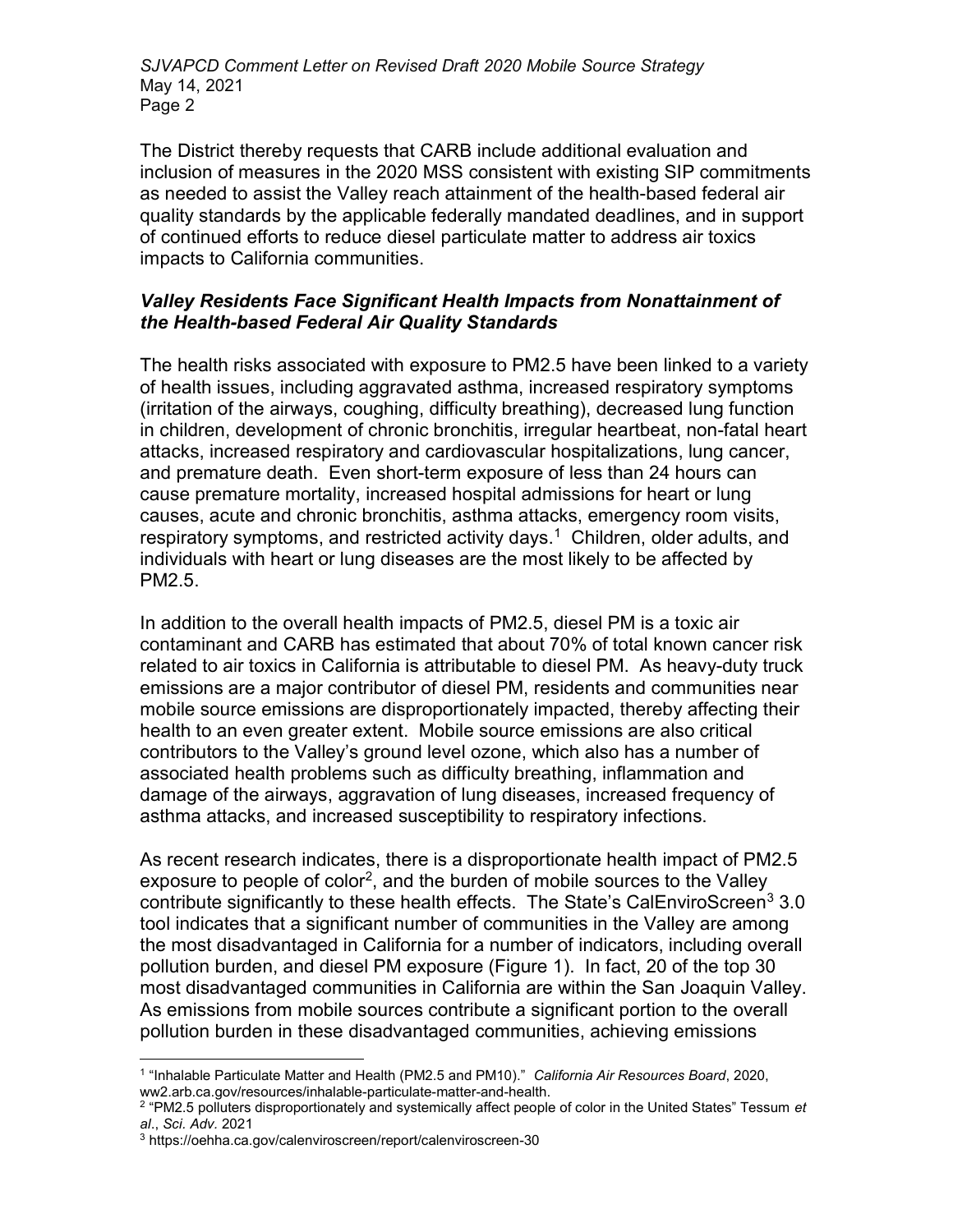reductions from mobile sources is paramount to improving the health of the most impacted residents in the State.



# Figure 1 – Valley Disadvantaged Communities and Diesel PM Exposure

 To further illustrate this issue, Figure 2 shows the distribution of heavy-duty truck traffic and the associated emissions in the Valley, revealing its concentration in goods movement corridors and proximity to priority communities, including those identified by the AB 617 process.

# Figure 2 – Concentration of Heavy-Duty Truck Traffic in the San Joaquin Valley

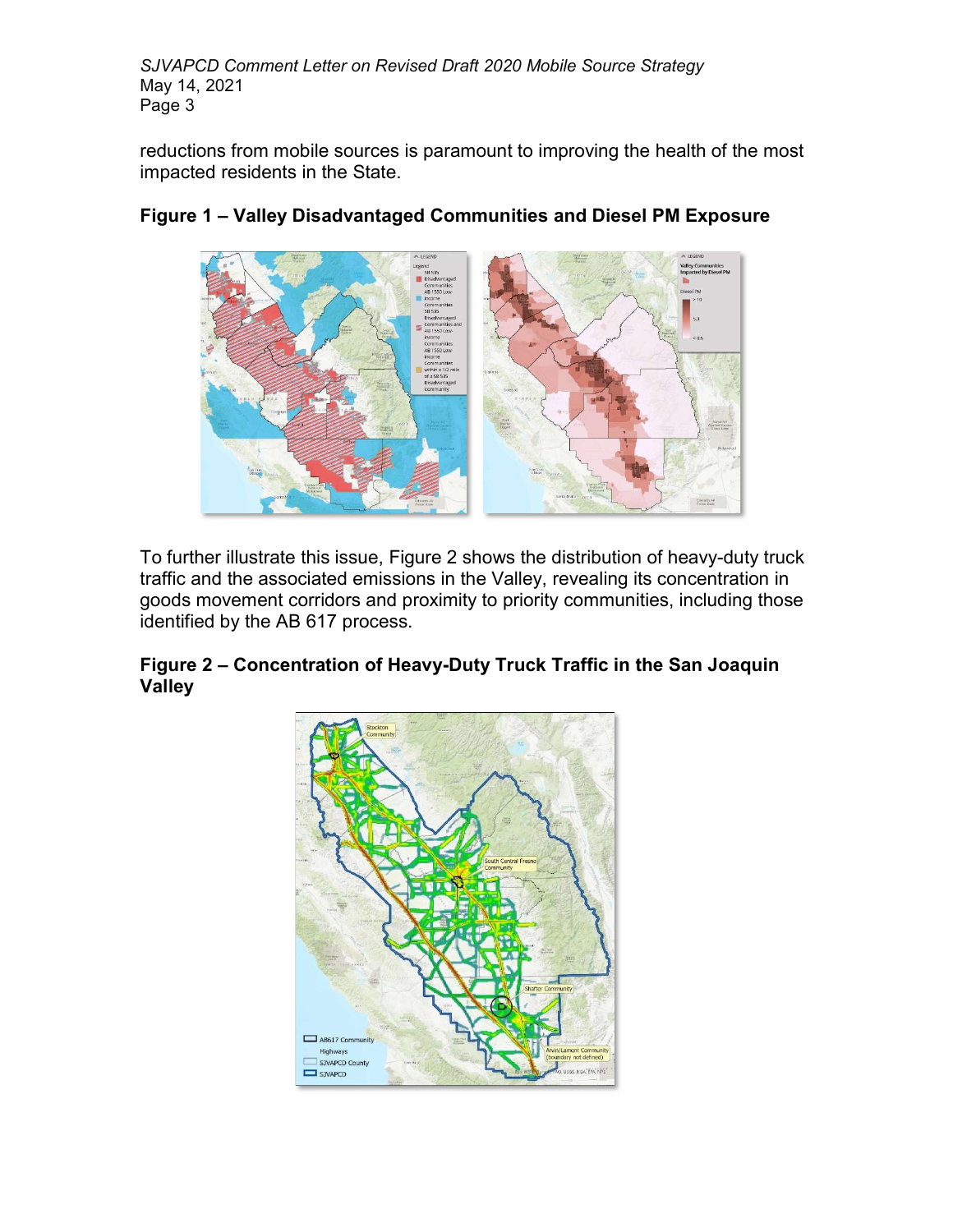#### Mobile Source Emission Reductions are Critical to Valley Attainment of Health-based Federal Air Quality Standards

 Building on past air quality improvement efforts, the District, in partnership with CARB, recently adopted the 2018 Plan for the 1997, 2006, and 2012 PM2.5 Standards (2018 PM2.5 Plan) that outlines the actions necessary for further improving the Valley's air quality and meeting the federal air quality standards for PM2.5 by the applicable deadlines of 2024 and 2025. Meeting these federal standards will not be possible without transformational technology deployment across all mobile sources, particularly from heavy-duty vehicles and equipment, which now make up the majority of emissions and toxics impacts in the San Joaquin Valley. Given the severity of the Valley's air quality challenges and the need for ongoing emission reductions, CARB and the District have worked together to adopt the most stringent mobile and stationary source emissions control strategy in the nation. Planning for attainment of the latest federal 8-hour ozone standards will necessitate even further control of NOx emissions from mobile sources.

 As a part of recent attainment planning efforts for the federal PM2.5 standards, the State committed to reduce an aggregate 32 tons per day (tpd) of NOx and 1 tpd of PM2.5 by 2024/2025 in the Valley. These commitments were included in the San Joaquin Valley Supplement to the 2016 State Strategy for the State Implementation Plan (2018 Supplement), adopted by CARB on October 25, 2018, and were approved by U.S. EPA into the State Implementation Plan on June 30, 2020.

### Proposed 2020 Mobile Source Strategy does not Achieve Necessary Emission Reductions to Attain Federal Air Quality Standards by Mandated **Deadlines**

 The District appreciates CARB staff efforts and the opportunity to review the proposed 2020 MSS, and supports CARB adoption of mobile source measures that assist the Valley in meeting our collective air quality and public health goals. District staff also appreciate CARB's recognition of the need for near-term emissions reductions in the San Joaquin Valley and South Coast air basins in portions of the 2020 MSS. The District has significant concerns because the 2020 MSS does not sufficiently address the near-term emission reductions necessary to achieve attainment of federal health-based air quality standards in the San Joaquin Valley, as committed to by CARB in the federally approved San Joaquin Valley SIP and 2018 Supplement.

 As an example, Table 8 of the 2020 MSS displays the NOx emissions reductions expected to be achieved in the San Joaquin Valley by the key years of 2024/2025, which are the Valley's attainment deadlines for the 2006 and 2012 federal 24-hour PM2.5 standards, respectively. Although the 2018 Supplement committed to a total NOx reduction of 32 tpd by 2024/2025, Table 8 shows an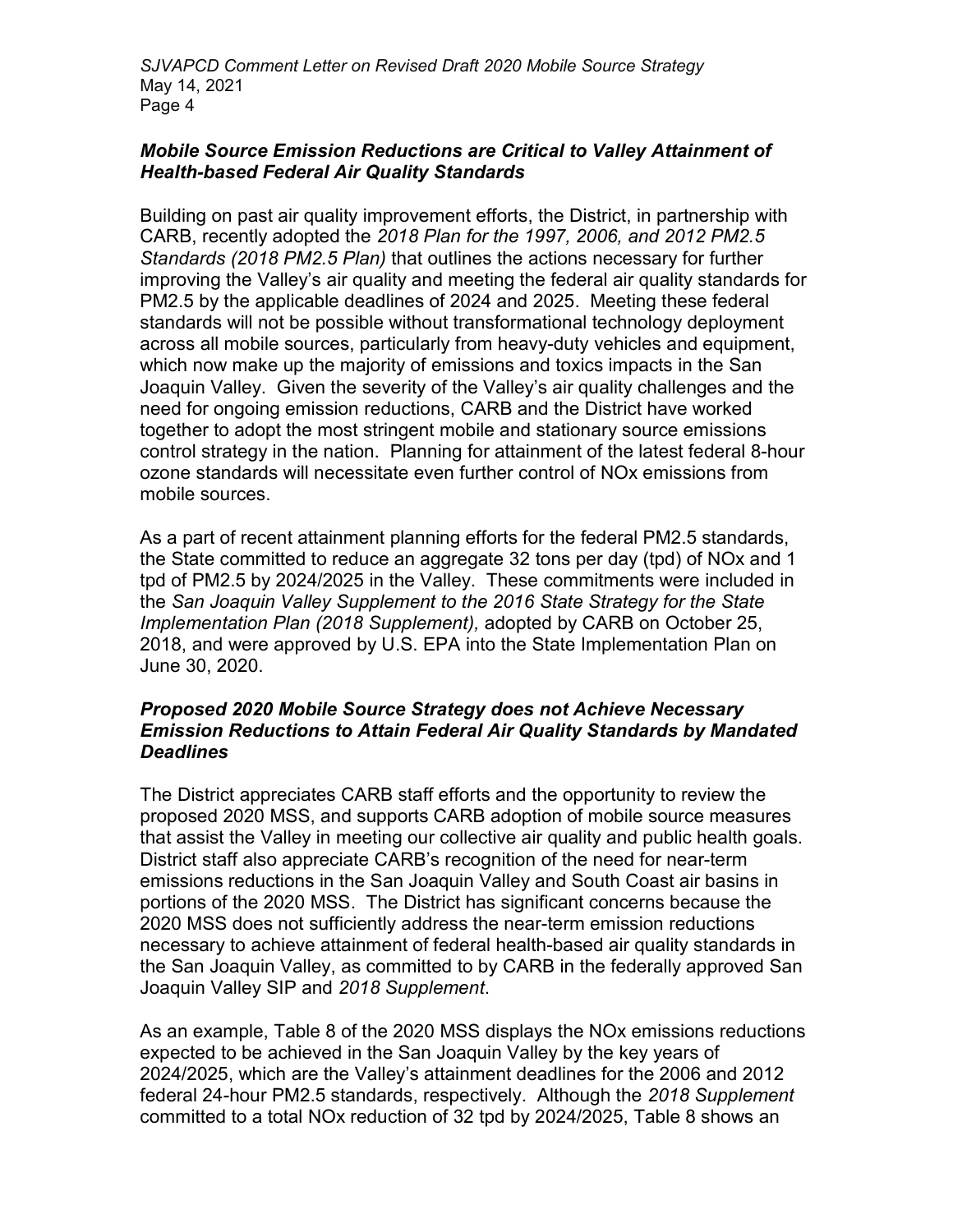estimate of only 17.3 tpd of NOx reductions being achieved, resulting in a 14.7 tpd shortfall from CARB's commitment in the *2018 PM2.5 Plan* (Figure 3).



Figure 3 – Valley NOx Reduction Commitments and Estimated Reductions

 On August 25, 2020 the District submitted comments on the CARB Proposed Heavy-Duty Engine and Vehicle Omnibus Regulation. In those comments, the District urged CARB to consider accelerated timing to meet the commitment in the 2018 Supplement, or to identify emission reductions to ensure the aggregate commitment would be met. With this revised 2020 MSS, the 2024 emissions reduction gap between the State's SIP commitments and this new strategy widens even further.

 In addition, the 2020 MSS does not display a NOx emissions reduction estimate by 2024 for the key emissions reduction measure of incentivizing the turnover of old heavy-duty diesel trucks to cleaner near-zero technologies. For this specific measure, the 2018 Supplement committed to a NOx emissions reduction of 10 tpd by 2024, however, this measure is not listed in Table 8 as an expected measure to be implemented. The District understands that CARB's upcoming Advanced Clean Fleets regulation is meant to address emissions from heavy- duty trucks, through requiring this equipment to use zero emission technology by 2045; however, this does not provide the near-term emissions reductions needed in the Valley, as the original commitment from the 2018 Supplement included.

 The District understands that the Governor's recent Executive Order N-79-20 regarding zero emission vehicles is driving much of CARB's updated mobile source strategy, however, areas like the San Joaquin Valley greatly need near-term emissions reductions to achieve the federal PM2.5 standards by their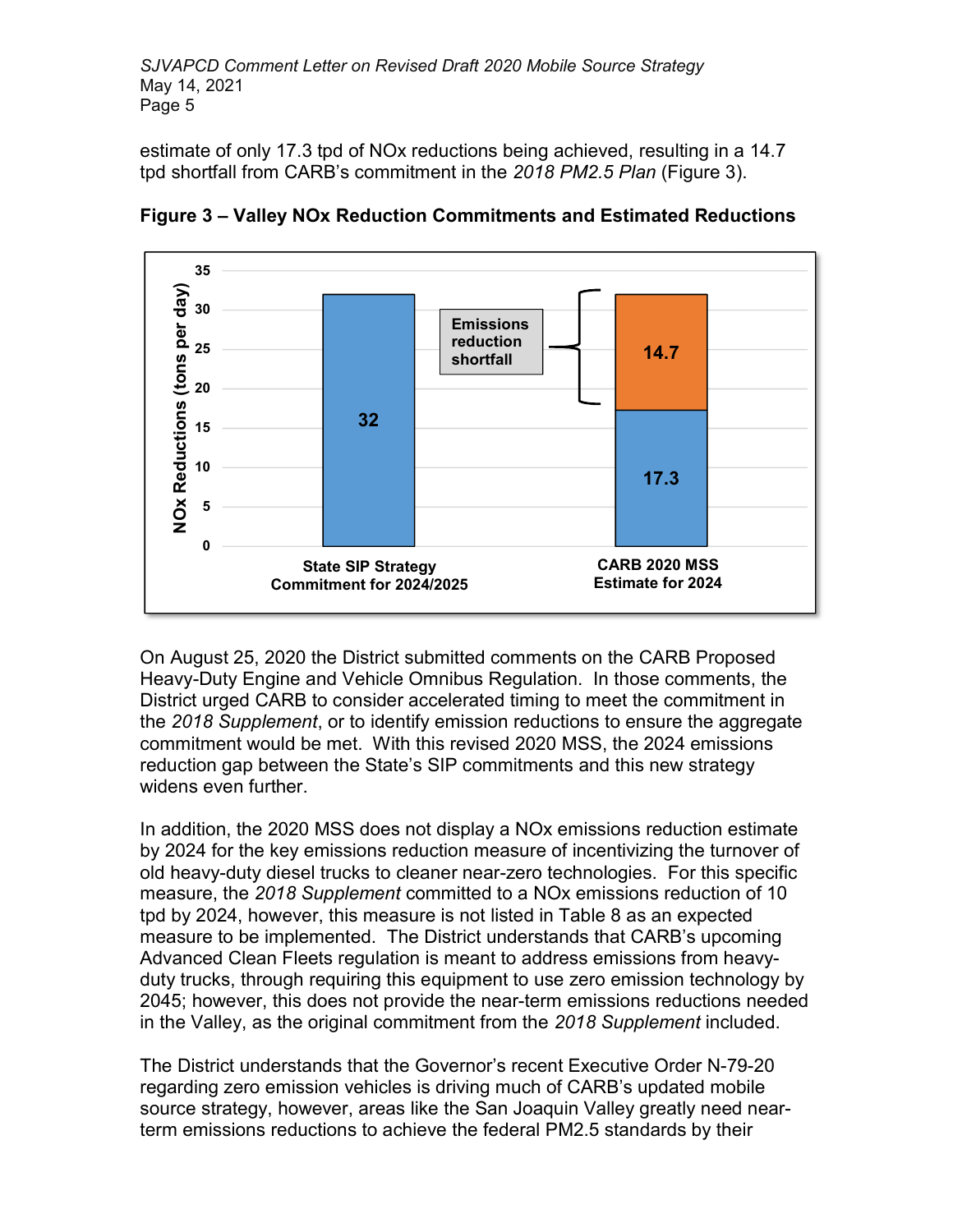applicable deadlines. As zero emission technology is still being developed for many types of vehicles and equipment, the promotion of currently available clean near-zero emission technologies, including the use of renewable natural gas, will still play a critical role in achieving the needed emissions reductions to meet California's near-term air quality goals as the state continues to transition to zeroemissions technologies.

 Additionally, the 2020 MSS relies heavily on a new Heavy-Duty Truck Inspection and Maintenance program to achieve the majority of mobile source-related emissions reductions by the Valley's 2024 attainment deadline. Specifically, this measure is projected to achieve 11 tpd of NOx emissions reductions in 2024, out of 17.3 tpd NOx in emissions reductions from all mobile source measures in the Valley. Given the significance of this measure, it will be vitally important that the role that this measure plays in addressing the Valley's attainment needs is fully understood.

# District Requests CARB to Develop Additional Near-Term Mobile Source Emission Reduction Measures to Help Valley Attain Federal Health-based PM2.5 Standards, as Committed to in State Implementation Plan

 The District appreciates the scenario details provided in the 2020 MSS, and how California can take steps towards zero emission technologies by 2035. As summarized in the strategy, reaching these zero emission technology goals by 2035 will significantly reduce NOx emissions across the State, bringing the entire region improved air quality as a result. Nevertheless, to fill the gap needed between CARB's commitments in the 2018 Supplement and the 2020 MSS, the District requests that CARB consider and include in the 2020 MSS additional measures that could be adopted and implemented by 2024, in order for CARB to meet its emission reduction commitments as included in the 2018 PM2.5 Plan.

 In addition to more expeditiously addressing heavy-duty truck emissions consistent with existing SIP commitments, we support and urge CARB to consider additional opportunities to reduce emissions from in-use locomotives, and appreciate CARB's recent efforts in this area. Given our air quality challenge, strong federal action will also be needed to expedite emissions reductions for key mobile sources including heavy-duty trucks and locomotives (please note that the Valley Air District submitted petitions to U.S. EPA in 2016 to adopt more stringent standards for heavy-duty trucks and new and in-use locomotives, in parallel with CARB's petitions $45$ ).

 With CARB planning to use the 2020 MSS to inform its formal update of the State SIP Strategy in 2022, the careful consideration of the near-term needs, balanced with the long-term needs, in this current strategy document will be valuable,

 $\overline{a}$ 

<sup>4</sup> <https://www.epa.gov/sites/production/files/2016>-

<sup>11/</sup>documents/san\_joaquin\_valley\_petition\_for\_hd\_and\_locomotive.pdf

<sup>&</sup>lt;sup>5</sup> [https://ww2.arb.ca.gov/sites/default/files/2020-07/final\\_locomotive\\_petition\\_and\\_cover\\_letter\\_4\\_3\\_17.pdf](https://ww2.arb.ca.gov/sites/default/files/2020-07/final_locomotive_petition_and_cover_letter_4_3_17.pdf)